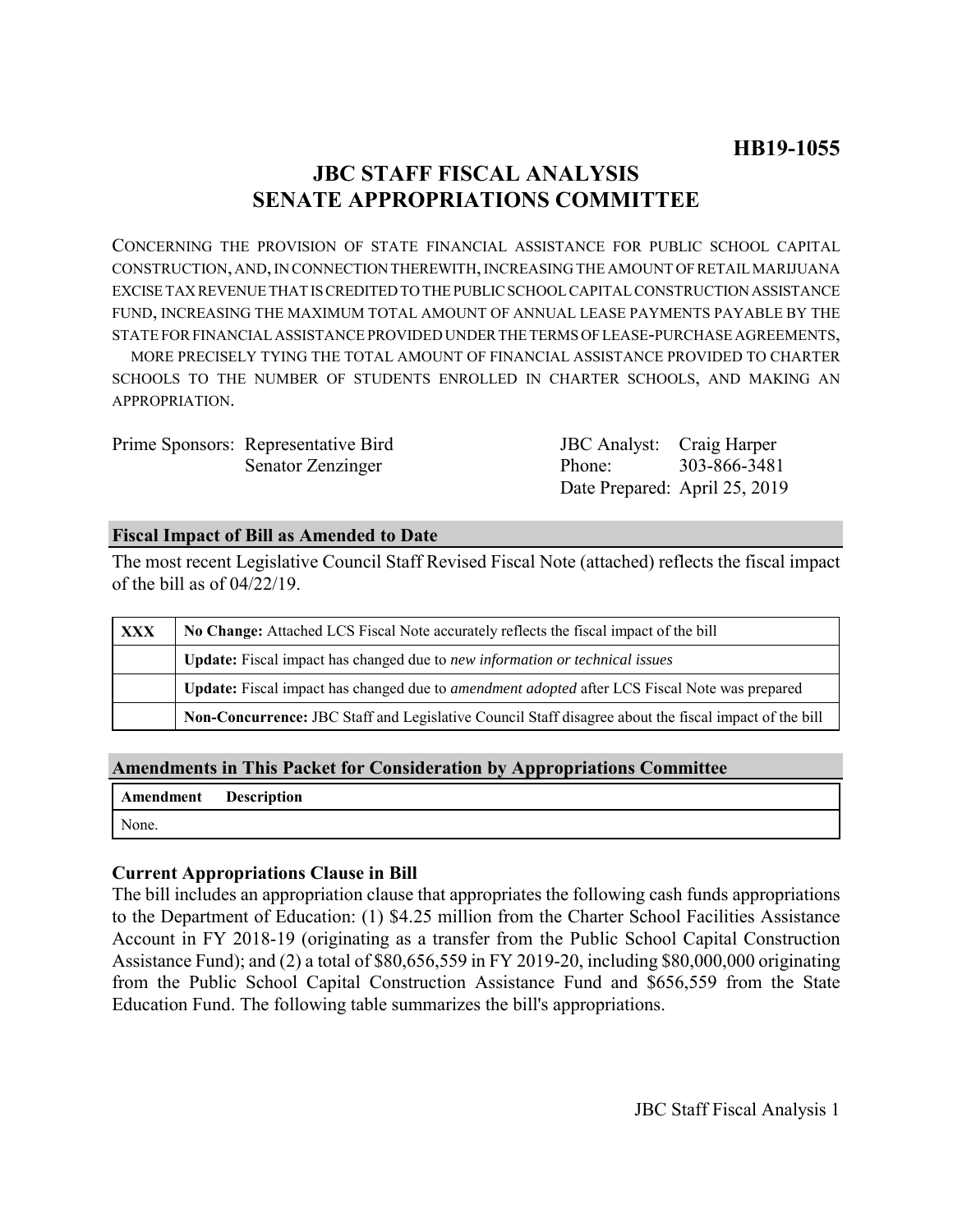# **HB19-1055 JBC Staff Analysis**

| Appropriations in Amendment L.007 to H.B. 19-1055                                                                                                                                                     |                                         |  |
|-------------------------------------------------------------------------------------------------------------------------------------------------------------------------------------------------------|-----------------------------------------|--|
| <b>Activity/Cash Fund Source</b>                                                                                                                                                                      | <b>Appropriation in Amendment L.007</b> |  |
| FY 2018-19 Appropriation Adjustment                                                                                                                                                                   |                                         |  |
| State Aid for Charter School Facilities (Transferred from<br>Public School Capital Construction Assistance Fund to<br>Charter School Facilities Assistance Account and then<br>appropriated)          | \$4,250,000                             |  |
| FY 2019-20 Appropriations                                                                                                                                                                             |                                         |  |
| B.E.S.T. Program - Cash Grants (Public School Capital<br>Construction Assistance Fund)                                                                                                                | \$50,000,000                            |  |
| Full-day Kindergarten Implementation (Transferred from<br>Public School Capital Construction Assistance Fund to<br>Full-day Kindergarten Facility Capital Construction Fund<br>and then appropriated) | 25,000,000                              |  |
| B.E.S.T. Program - Lease-purchase Payments (Public<br>School Capital Construction Assistance Fund)                                                                                                    | 5,000,000                               |  |
| State Aid for Charter School Facilities (State Education<br>Fund)                                                                                                                                     | 656,559                                 |  |
| <b>Total FY 2019-20 Appropriations</b>                                                                                                                                                                | \$80,656,559                            |  |

#### **Points to Consider**

### *Public School (Permanent) Fund Impact*

Current law credits the greater of \$40.0 million or 90.0 percent of marijuana excise taxes to the Public School Capital Construction Assistance Fund to support the Building Excellent Schools Today (B.E.S.T.) Program and deposits the remaining marijuana excise taxes into the Public School (Permanent) Fund, which then generates interest to support a variety of educational programs. Beginning in FY 2019-20, this bill credits all marijuana excise tax revenues to the Public School Capital Construction Assistance Fund, eliminating transfers to the Permanent Fund. For example, the March 2019 Legislative Council Staff Revenue Forecast anticipates a total of \$62.5 million in marijuana excise tax revenues in FY 2019-20. Current law would credit 90.0 percent of that amount (\$56.3 million) to the Public School Capital Construction Assistance Fund and the remaining \$6.2 million to the Permanent Fund. This bill would credit the entire amount to the Public School Capital Construction Assistance Fund for B.E.S.T. and eliminate the deposit to the Permanent Fund.

### *Revenue Source*

The bill increases the statutory cap on the Department's annual debt service payments for the B.E.S.T. program to \$105.0 million in FY 2019-20 and \$110.0 million in FY 2020-21 and subsequent years. Current law caps the state share of annual lease payments to no more than 50.0 percent of the statutory cap on the *total lease payments* (that is, no more than \$55.0 million of the \$110.0 million limit proposed for FY 2020-21 and beyond). As discussed in the Revised Fiscal Note,